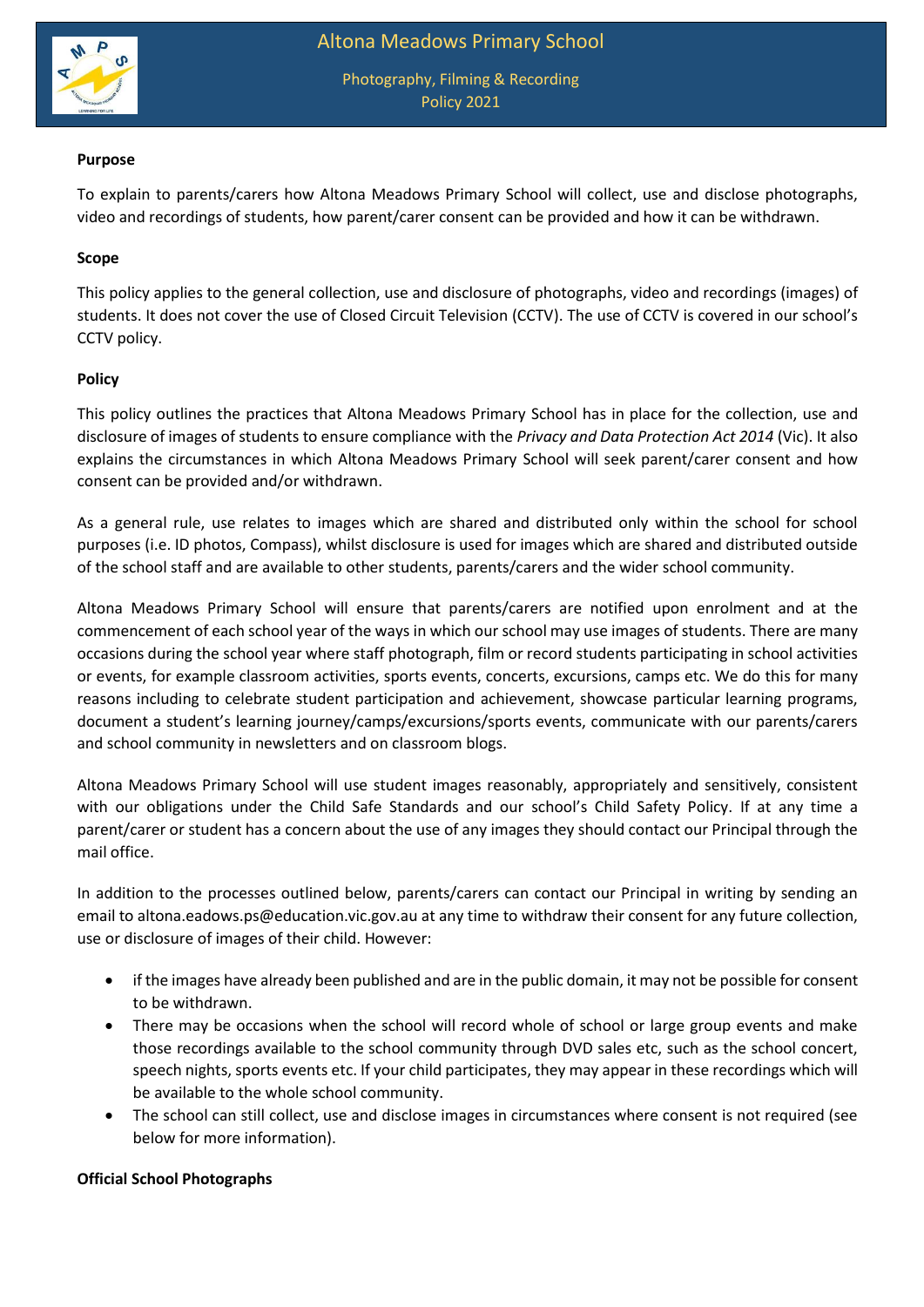Each year Altona Meadows Primary School will arrange for a professional photographer to take official school photographs of students. This will generally involve both class photos and individual photos being taken.

Official school photographs may be:

- purchased by parents/carers
- used for school identification cards
- stored on CASES21 for educational and administrative purposes.

Altona Meadows Primary School will notify parents/carers in advance of the official school photographs being taken to give them an opportunity to decide whether their child will be included in the official school photographs.

Parents/carers who choose to opt-out of having their child participate in official school photographs must contact our office staff before the date photos are scheduled to be taken to advise that their child will not participate. There is no obligation on any parent or carer to purchase any photographs taken.

# **Images for use and disclosure within the school community and ordinary school communications**

From time to time Altona Meadows Primary School may photograph, film or record students to use within the school community, including:

- in the school's communication, learning and teaching tools for example, emails, classroom blogs or apps that can only be accessed by students, parents or school staff with passwords eg Compass, Class Dojo.
- for display in school classrooms, on noticeboards etc
- in the school's newsletter
- to support student's health and wellbeing (eg photographs of pencil grip to assist in OT assessments)
- for celebration purposes on our school Facebook or Instagram pages

An Annual Consent Form and Collection Notice will be distributed to parents/carers on enrolment and also at the beginning of each school year.

## **Images to be used or disclosed outside the school community**

## **External use or disclosure by the school**

Photographs, video or recordings of students may also be used in publications that are accessible to the public, including:

- on the school's website including in the school newsletter which is publicly available on the website
- on the school's social media accounts
- in the school magazine

The Annual Consent Form and Collection Notice also covers these types of uses and will be distributed to parents/carers on enrolment and also at the beginning of each school year. We will notify you individually if we are considering using any images of your child for specific advertising or promotional purposes.

## **Media**

The media, or the Department of Education and Training's media team, may seek to photograph, film or record students for a news story or school event. This may include broadcast media, online or social media or print media, including newspapers and magazine publications.

When our school receives such requests Altona Meadows Primary School will:

 provide parents/carers with information about the organisation involved and when/for what purposes the photography, filming or recording will occur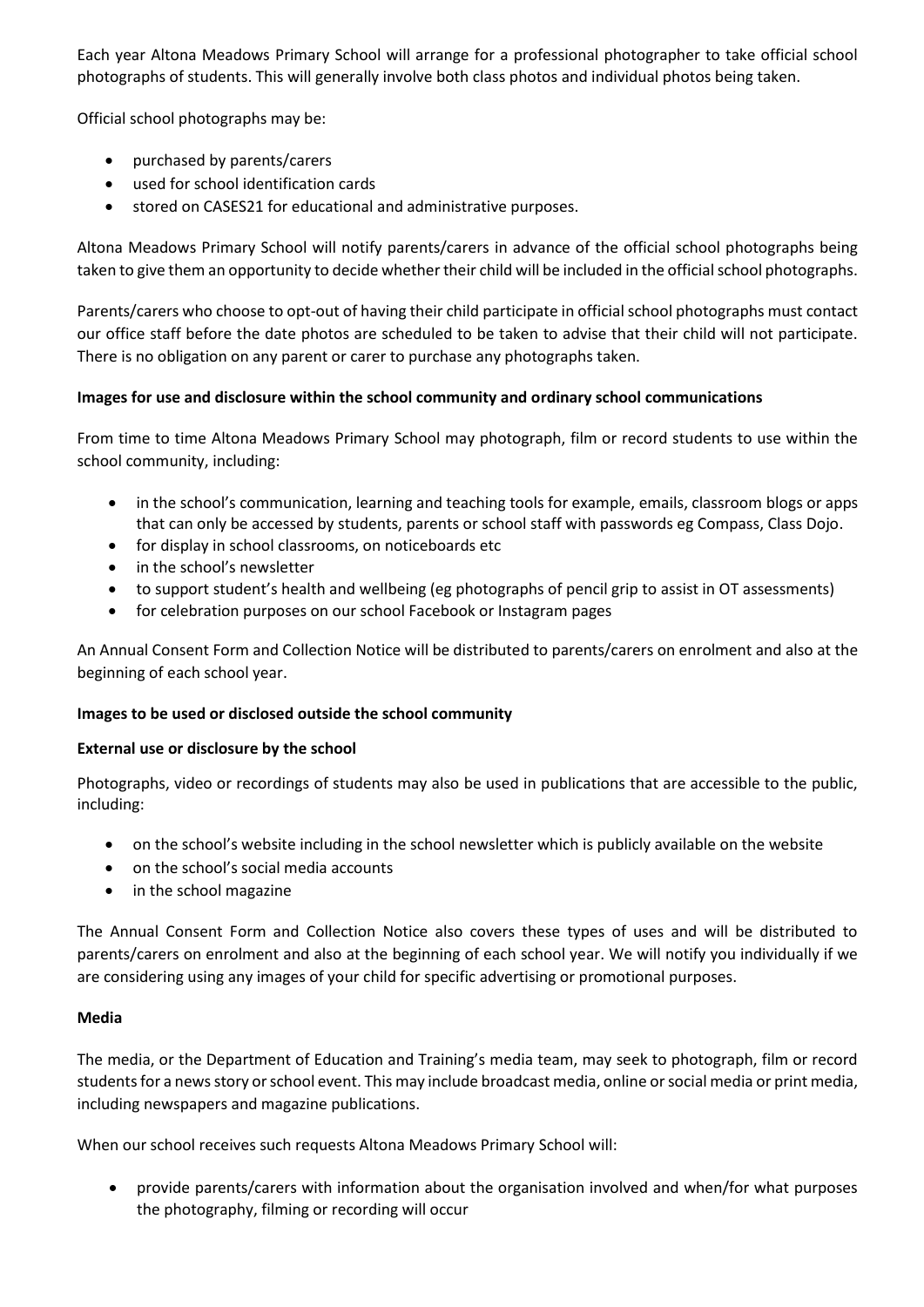seek prior, express parent/carer consent in writing.

Students will only be photographed, filmed or recorded by the media at school if express consent is provided for that specific media event. Neither the school nor the Department own or control any photographs, video or recordings of students taken by the media.

## **Other external collection, use or disclosure**

If there is a situation which will involve the collection, use or disclosure of images of students by or to third parties which is not otherwise covered by this policy, Altona Meadows Primary School will:

- provide parents/carers with information about the event or activity, the organisation involved and when the photography, filming or recording will occur
- seek prior, express parent/carer consent in writing.

## **School performances, sporting events and other school approved activities**

Altona Meadows Primary School permits parents/carers, students and invited guests to photograph, film or record school performances, sporting events and other school-approved activities.

Altona Meadows Primary School requests that parents/carers, students and invited guests who photograph, film or record school activities only do so for their own personal use and do not publish the images in any form, including on social media, without the prior consent of persons whose children also appear in the images.

Neither the school nor the Department own or control any images of students taken by parents/carers, students or their invited guests at school activities.

## **Images to manage student behaviour or fulfil our school's legal obligations**

On occasion it may be necessary for school staff to photograph, film or record students when necessary to:

- fulfil legal obligations, including to:
	- o take reasonable steps to reduce the risk of reasonably foreseeable harm to student's staff and visitors (duty of care)
	- $\circ$  provide a safe and suitable workplace (occupational health and safety law)
- for identification purposes, when necessary to implement discipline and/or behaviour management policies.

Altona Meadows Primary School does not require or obtain consent from parents/carers or students to photograph, film or record students for these reasons. However, when Altona Meadows Primary School photographs, films or records a student for any of these purposes, staff will only collect and use such images in a way that is reasonable and appropriate in the circumstances.

### **Staff use of personal devices**

School staff are not permitted to capture images of students on their personal devices. If staff would like to photograph, film or record students, they must use the school's camera or iPads and ensure that the images are uploaded onto the school server.

### **Communication**

This policy will be communicated to our school community in the following ways:

- Annual reminders in our school newsletters
- Available publicly on our school's website
- Included in staff induction processes and staff training